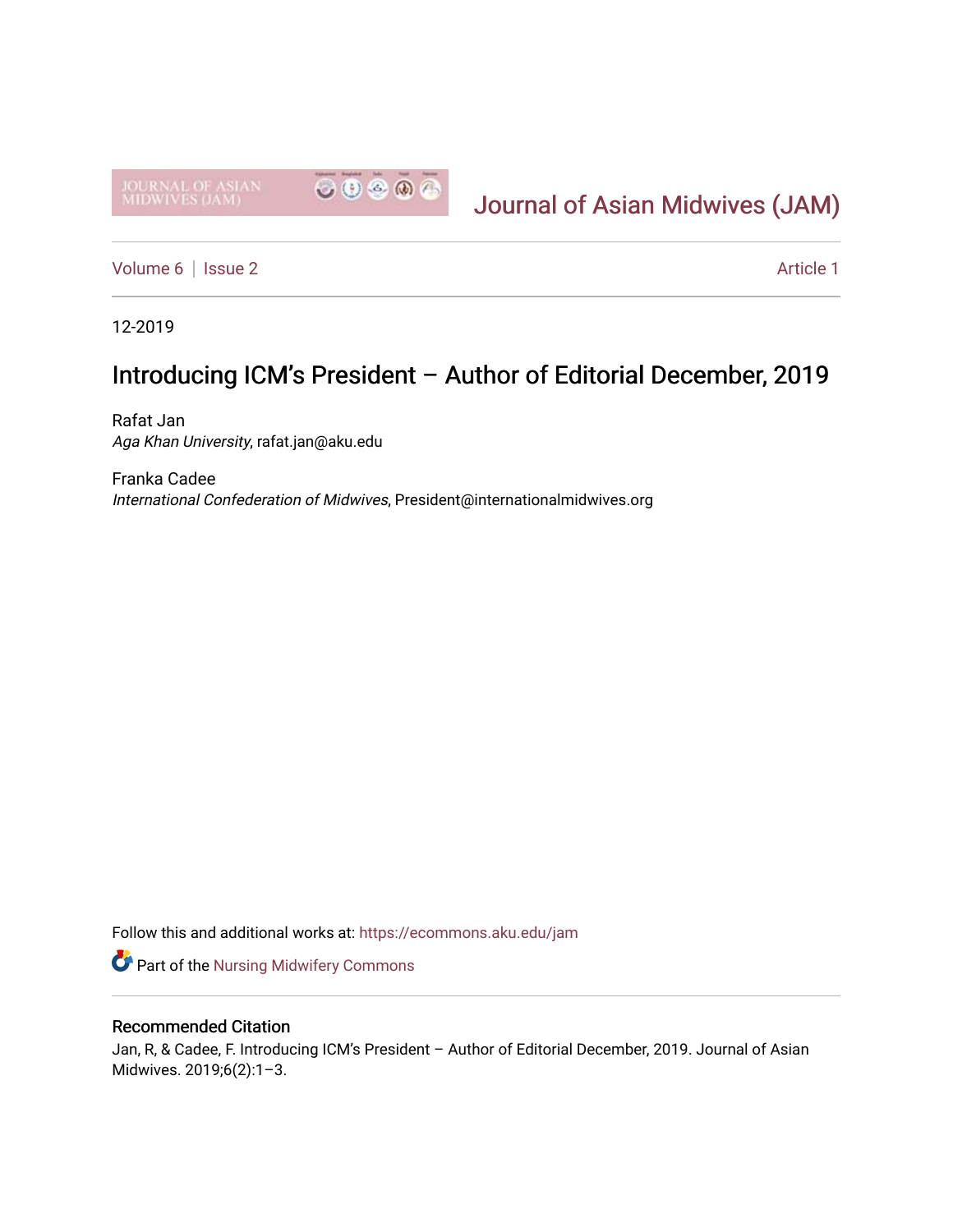### **Introducing ICM's President – Author of Editorial December, 2019**

December 20, 2019 The Express Tribune, Karachi News Paper published the article titled 'Kate Middleton, pens heartfelt letter to midwives'. The Duchess of Cambridge wrote a touching letter to the midwives at Kingston Hospital in London. What a good ending of 2019 and starting of 2020 when next year will be the *International Year of the Nurse and the Midwife!*

For this volume Ms. Franka Cadee wrote an editorial. She is a midwife and have lived and worked in low, middle and high-income countries, which supports her to understand the realities of the field. She has a passion for the rights of women to quality, respectful evidence-based maternity care, which in most instances is care from a midwife. She is presently the President of ICM.

Warm regards,

**Rafat Jan**

#### **Lead Editor, Journal of Asian Midwives**

#### **Reference**

Kate Middleton pens heartfelt letter to midwives after visit to London hospital | The Express Tribune [Internet]. The Express Tribune. 2020 [cited 13 January 2020]. Available from: https://tribune.com.pk/story/2126471/4-kate-middleton-pens-heartfeltletter-midwives-visit-london-hospital/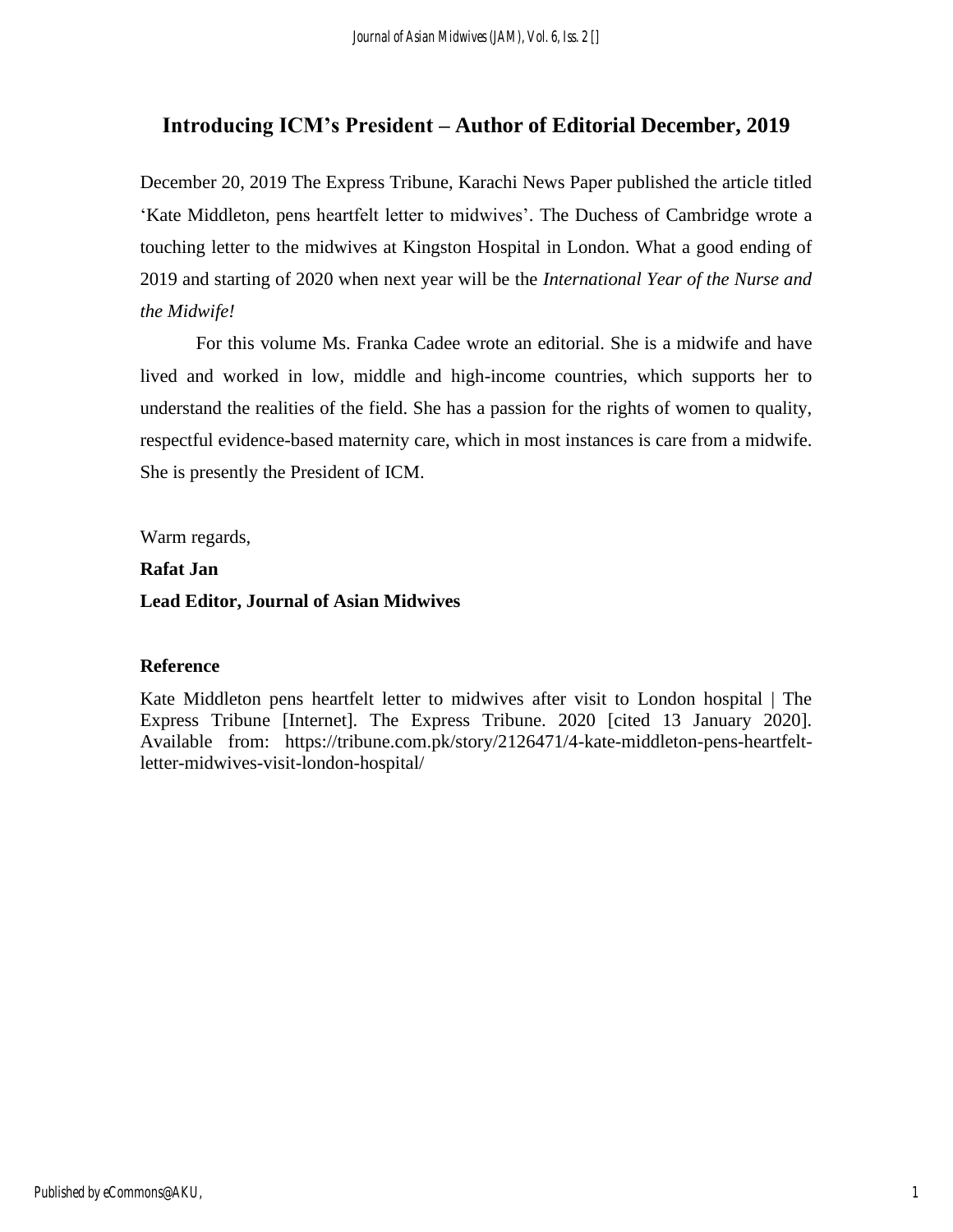#### **Year of the Midwife in Asia**

The ICM President welcome the nomination of coming year, 2020, by the World Health Organization (WHO) as the International Year of the Nurse and the Midwife! Many of us think this is a great opportunity to showcase these professions. Across the globe Nursing and Midwifery are a fundamental part of health care systems in general and maternity care systems in particular. In fact without midwives and nurses, most countries will neither be able to achieve the sustainable development goals nor reach Universal Health Coverage. In this editorial we will focus specifically on midwives.

Readers of the *Journal of Asian Midwives* will be very much aware that Nursing and Midwifery are indeed different professions, and conflating these professions can confuse and so endanger women's rights to receive skilled reproductive and sexual healthcare by a midwife [1]. We could not resist the temptation to change the title of our editorial 'Year of the Midwife in Asia', even though it is of course also the year of our much respected colleagues, Nurses. Unfortunately, across the globe many believe that midwifery is simply another branch of nursing, like mental health nursing, theatre nursing or community nursing. This risk for midwifery, as the smaller profession of the two, is that its unique status and approach gets smothered by that of nursing. Hence this editorial focuses particularly on midwifery.

First of all, midwifery is widely recognised as the older of the two professions, some even say it is the second oldest profession in the world [2]. Secondly, since midwifery deals with pregnancy and childbirth, normal life events in most women's lives, midwives, unlike nurses, generally do not deal with ill people, but quite the opposite they deal with healthy women (and their families). Midwifery is therefore more based on a more social model of childbirth than on a medical model [3]. Thirdly, midwifery has more of an advocating role than nursing, as midwives advocate for women and their needs in both extremes of under-resourced and over-medicalised maternity care systems [3]. For this reason the International Confederation of Midwives (ICM) sees the year of the Midwife as the first year of the Century of the Midwife and will celebrate Midwives